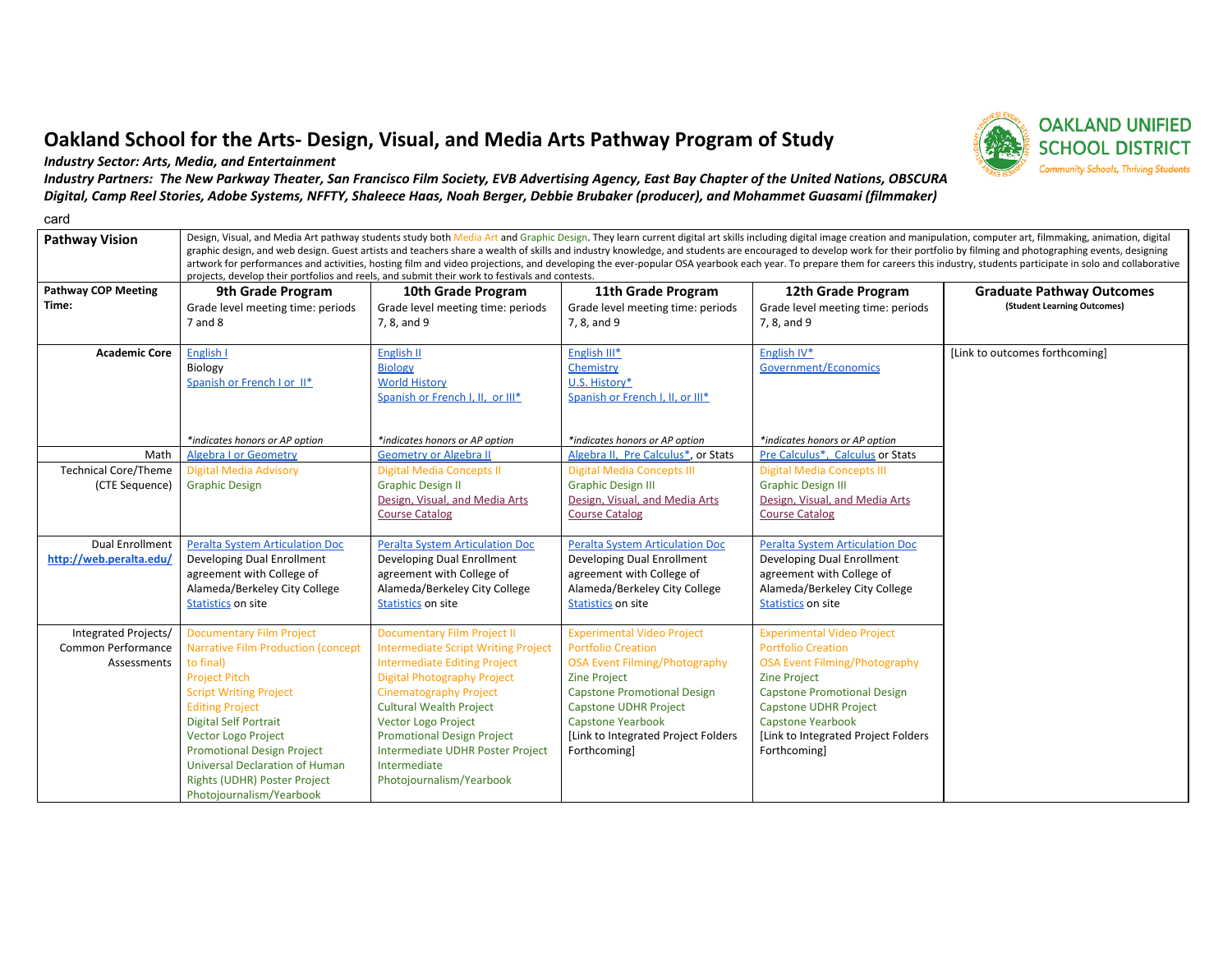## Oakland School for the Arts- Design, Visual, and Media Arts Pathway Program of Study

Industry Sector: Arts, Media, and Entertainment

Industry Partners: The New Parkway Theater, San Francisco Film Society, EVB Advertising Agency, East Bay Chapter of the United Nations, OBSCURA Digital, Camp Reel Stories, Adobe Systems, NFFTY, Shaleece Haas, Noah Berger, Debbie Brubaker (producer), and Mohammet Guasami (filmmaker)

|                                                      |                                                                                                                                                                                                                        | [Link to Integrated Project Folders]<br>Forthcoming                                                                                                                |                                                                                                                                                                                                                                 |                                                                                                                                                                                                                                 |                                                                                            |
|------------------------------------------------------|------------------------------------------------------------------------------------------------------------------------------------------------------------------------------------------------------------------------|--------------------------------------------------------------------------------------------------------------------------------------------------------------------|---------------------------------------------------------------------------------------------------------------------------------------------------------------------------------------------------------------------------------|---------------------------------------------------------------------------------------------------------------------------------------------------------------------------------------------------------------------------------|--------------------------------------------------------------------------------------------|
| Defenses or Capstones                                | <b>Juried UDHR Competition</b>                                                                                                                                                                                         | <b>Juried UDHR Competition</b>                                                                                                                                     | <b>Experimental Video Project</b><br><b>Portfolio Creation</b><br><b>OSA Event Filming/Photography</b><br><b>Zine Project</b><br><b>Capstone Promotional Design</b><br><b>Capstone UDHR Project</b><br><b>Capstone Yearbook</b> | <b>Experimental Video Project</b><br><b>Portfolio Creation</b><br><b>OSA Event Filming/Photography</b><br><b>Zine Project</b><br><b>Capstone Promotional Design</b><br><b>Capstone UDHR Project</b><br><b>Capstone Yearbook</b> |                                                                                            |
| Other Courses / Electives                            | <b>Creative Writing</b><br><b>Contemporary Issues</b><br>Math Lab<br><b>Art History</b><br>Academic/Literacy Support                                                                                                   | Academic/Literacy Support                                                                                                                                          | Ethnic Studies*<br>AP Psychology*<br><b>Mock Trial</b><br><b>Environmental Science*</b><br>Physics*<br>Academic/Literacy Support                                                                                                | Ethnic Studies*<br>AP Psychology*<br><b>Mock Trial</b><br><b>Environmental Science*</b><br>Physics*<br>Academic/Literacy Support                                                                                                |                                                                                            |
| Other Student                                        | <b>Guest lectures</b>                                                                                                                                                                                                  | <b>Guest lectures</b>                                                                                                                                              | Guest lectures                                                                                                                                                                                                                  | <b>Guest lectures</b>                                                                                                                                                                                                           |                                                                                            |
| Experiences                                          | Masterclasses                                                                                                                                                                                                          | Masterclasses                                                                                                                                                      | Masterclasses                                                                                                                                                                                                                   | Masterclasses                                                                                                                                                                                                                   |                                                                                            |
| Due to covid many<br>activates were virtual          | <b>KQED Podcast Contest: students</b><br>record a 8min Podcast about being a<br>teen in a pandemic<br><b>GRAMMY Career Day</b><br>Featuring legends Gamble & Huff,                                                     | <b>KQED Podcast Contest: students</b><br>record a 8min Podcast about being a<br>teen in a pandemic<br><b>GRAMMY Career Dav</b><br>Featuring legends Gamble & Huff, | <b>KQED Podcast Contest: students</b><br>record a 8min Podcast about being<br>a teen in a pandemic<br><b>GRAMMY Career Day</b><br>Featuring legends Gamble & Huff,                                                              | School assemblies monthly<br><b>KQED Podcast Contest: students</b><br>record a 8min<br>Podcast about being a teen in a<br>pandemic<br><b>GRAMMY Career Day</b><br>Featuring legends Gamble & Huff,                              |                                                                                            |
| <b>Work Based Learning</b>                           | <b>OSA Event Filming/Photography</b>                                                                                                                                                                                   | <b>OSA Event Filming/Photography</b>                                                                                                                               | <b>OSA Event Filming/Photography</b>                                                                                                                                                                                            | <b>OSA Event Filming/Photography</b>                                                                                                                                                                                            | <b>Certifications</b>                                                                      |
| <b>IWBL Continuum</b><br>reference document]         | <b>OSA Printed Materials and Posters</b><br>Design Work for Local Business<br>Yearbook<br><b>Business of the Arts,</b><br><b>Artist Speaker Series</b><br><b>Health and life standards based</b><br>health curriculum. | <b>OSA Printed Materials and Posters</b><br>Design Work for Local Business<br>Yearbook<br><b>Artist Speaker Series</b>                                             | <b>OSA Printed Materials and Posters</b><br><b>Design Work for Local Business</b><br>Yearbook<br>Internships<br><b>Artist Speaker Series</b>                                                                                    | <b>OSA Printed Materials and Posters</b><br><b>Design Work for Local Business</b><br>Yearbook<br>Senior Capstone<br>finternships<br><b>Artist speaker Series</b>                                                                | Career and College Exploration<br>Career and College Preparation<br><b>Career Training</b> |
| <b>Student Leadership</b>                            | Student Leadership Class                                                                                                                                                                                               | <b>Student Leadership Class</b>                                                                                                                                    | <b>Student Leadership Class</b>                                                                                                                                                                                                 | <b>Student Leadership Class</b>                                                                                                                                                                                                 |                                                                                            |
|                                                      |                                                                                                                                                                                                                        |                                                                                                                                                                    | <b>Promotional Design Project Lead</b><br><b>Yearbook Lead</b>                                                                                                                                                                  | <b>Promotional Design Project Lead</b><br><b>Yearbook Lead</b>                                                                                                                                                                  |                                                                                            |
| <b>Summer Learning</b>                               | <b>Concurrent or Dual Enrollment</b>                                                                                                                                                                                   | <b>Concurrent or Dual Enrollment</b>                                                                                                                               | <b>Concurrent or Dual Enrollment</b>                                                                                                                                                                                            | <b>Concurrent or Dual Enrollment</b>                                                                                                                                                                                            |                                                                                            |
| (Summer Bridge, summer<br>learning, credit recovery) |                                                                                                                                                                                                                        |                                                                                                                                                                    |                                                                                                                                                                                                                                 |                                                                                                                                                                                                                                 |                                                                                            |